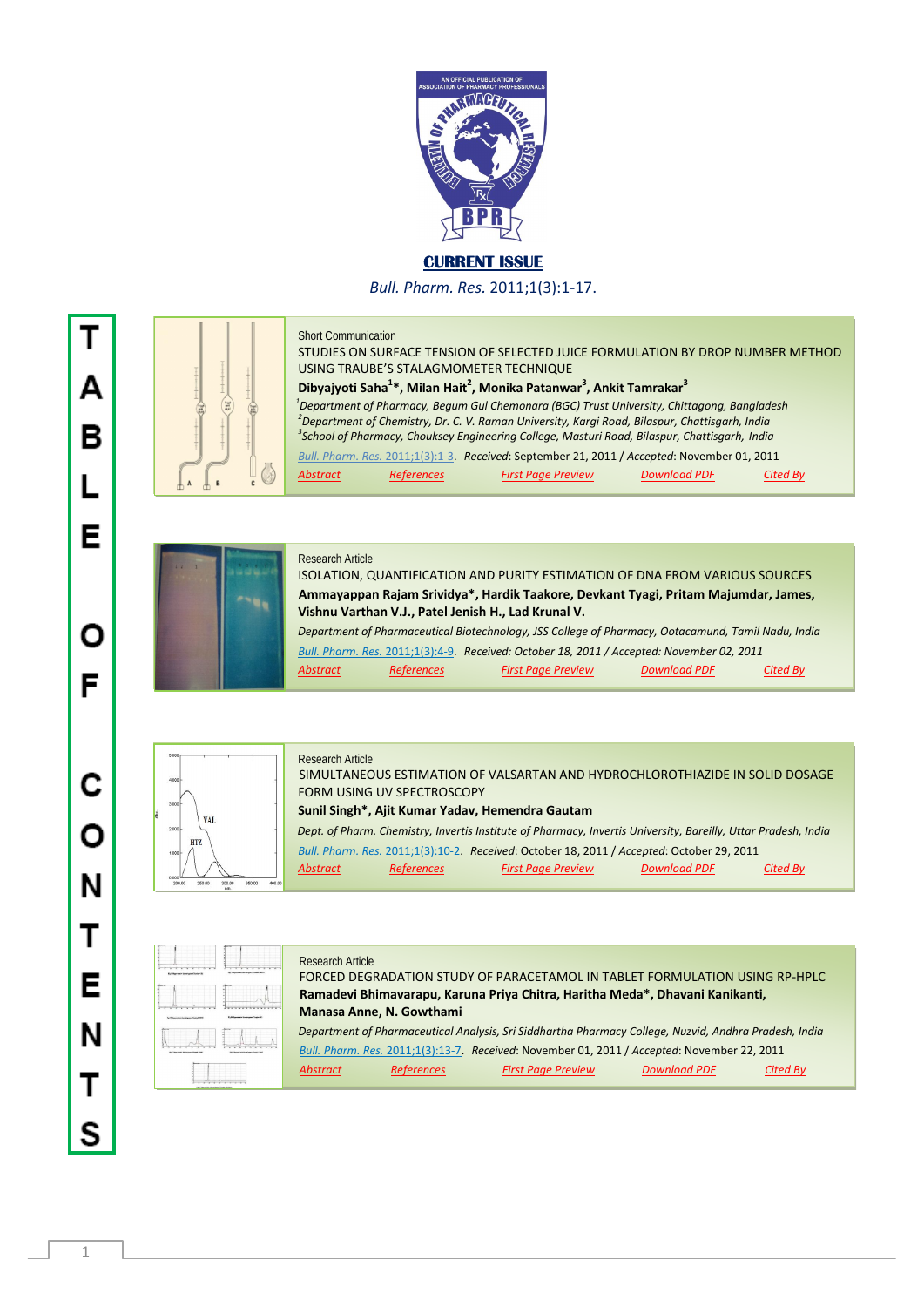

## **CURRENT ISSUE**

*Bull. Pharm. Res.* 2011;1(3):18-48.



Research Article DESIGN AND DEVELOPMENT OF *O/W* NANOEMULSION FOR THE TRANSDERMAL DELIVERY OF ONDANSETRON  **Sushama Talegaonkar\*, Mohd. Tariq, Raid M. Alabood** *Department of Pharmaceutics, Faculty of Pharmacy, Jamia Hamdard University, New Delhi, India Bull. Pharm. Res.* 2011;1(3):18-30. *Received*: November 23, 2011 / *Accepted*: December 13, <sup>2011</sup> *Abstract References First Page Preview Download PDF Cited By*



|         | Peak height area<br>3494<br>161.4<br>6386.3<br>2.293.1 | <b>Research Article</b>                                                                                                    |  |
|---------|--------------------------------------------------------|----------------------------------------------------------------------------------------------------------------------------|--|
| $933 -$ |                                                        | APPLICATION OF HPTLC IN THE SIMULTANEOUS ESTIMATION OF THIOCOLCHICOSIDE AND                                                |  |
|         |                                                        | DICLOFENAC IN BULK DRUG AND PHARMACEUTICAL DOSAGE FORM                                                                     |  |
| 488-    |                                                        | Jyoti Shrivastav <sup>1</sup> *, Kamal Shah <sup>2</sup> , Mahadev Mahadik <sup>1</sup> , Sunil R. Dhaneshwar <sup>1</sup> |  |
| $333 -$ |                                                        | $1$ Department of Pharmaceutical Chemistry, Poona College of Pharmacy, Bharati Vidyapeeth University,                      |  |
|         |                                                        | Pune, Maharashtra, India                                                                                                   |  |
| 288-    |                                                        | $\ell$ Department of Pharmaceutical Chemistry, Institute of Pharmaceutical Research, GLA University, Mathura,              |  |
| 188-    |                                                        | Uttar Pradesh, India                                                                                                       |  |
|         |                                                        | Bull. Pharm. Res. 2011;1(3):34-7. Received: December 05, 2011 / Accepted: December 24, 2011                                |  |
|         | 1 8.2 8.3 8.4 8.5 8.6 8.7 8.8 8.9 1.8                  | <b>Download PDF</b><br><b>Abstract</b><br><b>References</b><br><b>First Page Preview</b><br>Cited Bv                       |  |



Τ Δ в Е Ο F C O N Т Е N